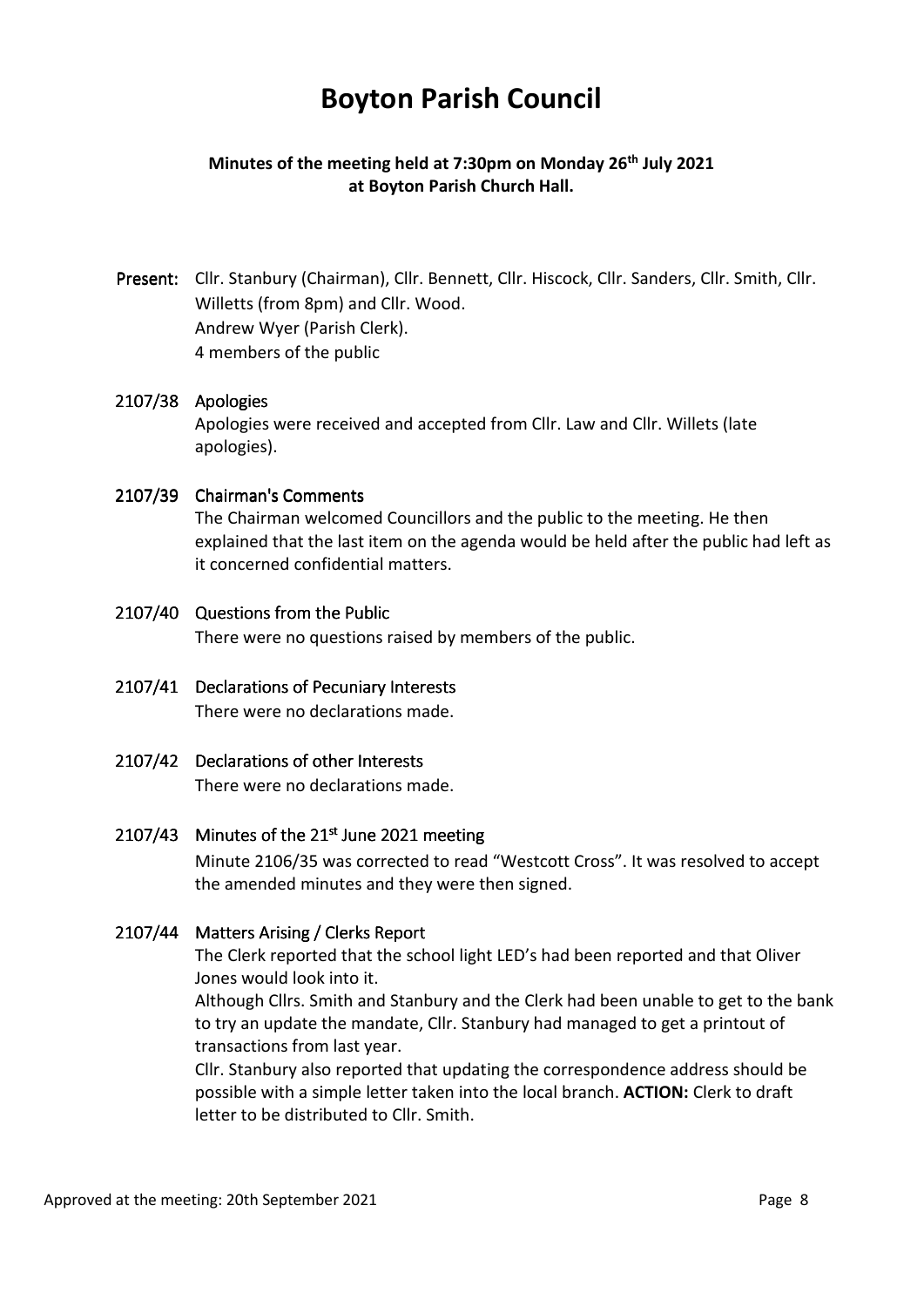The Clerk also reported that from the start of August he would be working full time as a Clerk having taken on other Parish Councils and resigning from his Devon County Council position.

The Clerk would be taking annual leave during the first couple of weeks of August. Cllr. Stanbury reported that he had spoken to the grass cutting contractor and discussed the strimming of the footpaths in the Parish. The Chairman will agree a date for a further meeting which will be emailed to Councillors so they could attend if they wished.

#### 2107/45 Planning Applications

PA21/05940 Councillors reviewed the list of material concerns but as the application is a reworking of an agreed application, most of the comments would be unchanged from the previously approved design. The design of the new application was broadly considered to be an improvement on that of the agreed development although with the addition of balconies and a  $2^{nd}$  floor, it appeared bigger. It was resolved to support the application for conversion of barns for 3 dwellings, with additions of 2nd floor and balconies to replace consent PA19/10648 (approved for 5 dwellings) at Newton Farm, Boyton.

#### $2107/46$  Finances

It was resolved to make the following payments.

| Chq. 832 HMRC | Chq. 831 Andrew Wyer | Clerk Salary (July)   | £239.88 |
|---------------|----------------------|-----------------------|---------|
|               |                      | <b>PAYF</b>           | £59.90  |
|               | Chq. 833 Andrew Wyer | Clerk Salary (August) | £239.88 |
| Chq. 834 HMRC |                      | <b>PAYE</b>           | £59.90  |

# 2107/47 Speeding Traffic

The Clerk had managed to get an indicative price for a vehicle activated sign but had been unable to get a price for the solar charging module. Other comparable prices will be investigated. Likely total cost for the two cameras will be in the region of £4000. The camera and the sign could both be repositioned to suitable poles (which would need installing). Councillors resolved to meet on Monday 2<sup>nd</sup> August to agree where they would like poles positioned, so they could approach the Highways Dept with specific proposals. The Clerk confirmed that reserves are available for this project but that some grants would probably be available. **ACTION:** Clerk to get the price for the solar charger.

# 2107/48 Cornwall Council

It was resolved to consider Planning, Devolution and Waste/Recycling at the September meeting. The remaining items to be considered at the October meeting. **ACTION:** Clerk to post the list of issues on the website and to invite feedback ahead of these meetings.

#### 2107/49 Bank Account

This item had been discussed as part of 2107/44.